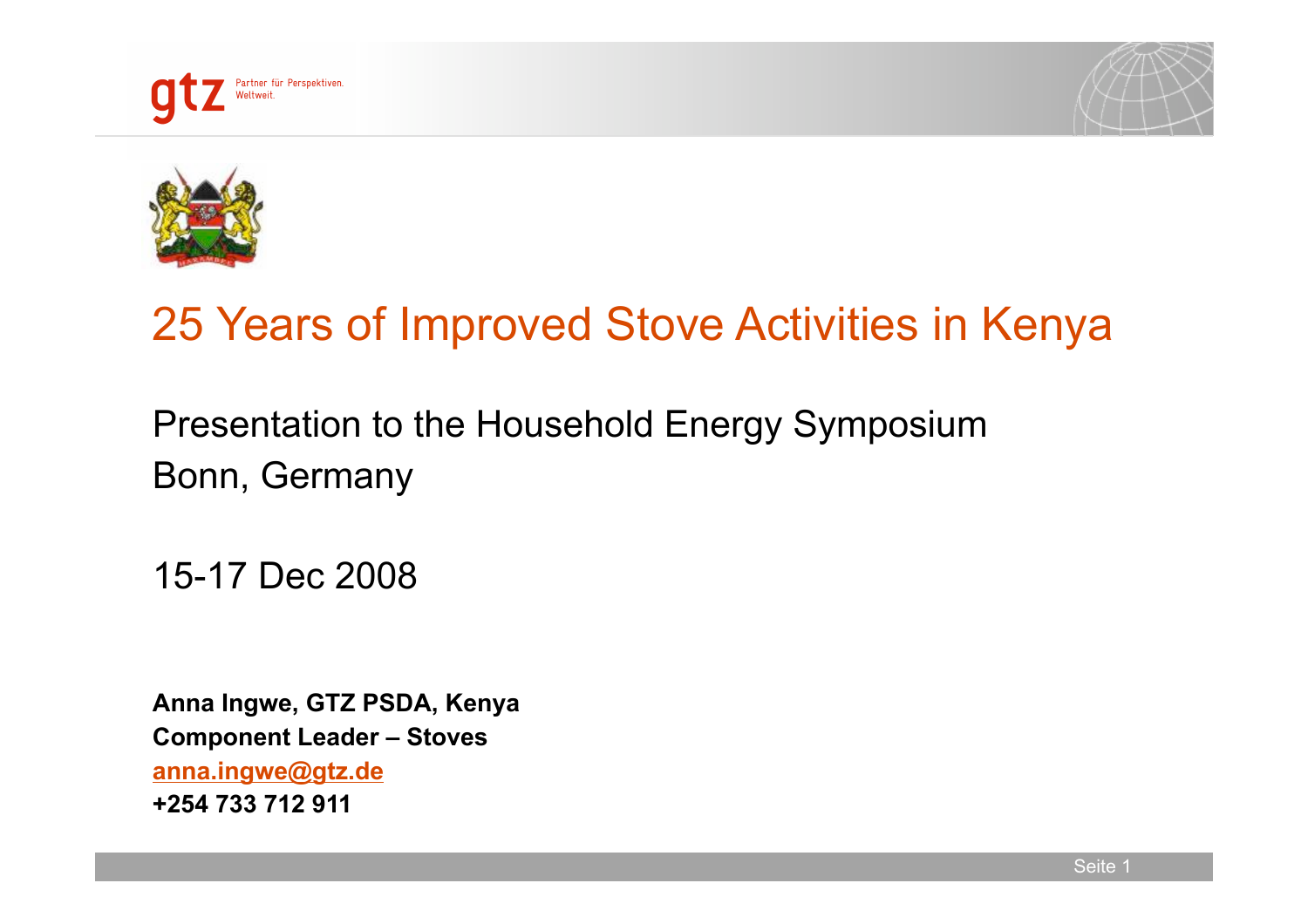



# **Stove activities in Kenya**

# **Women and Energy 1983–1996**

#### **Objective**

To promote better infrastructure for self-sustaining dissemination of improved stoves in rural areas

#### **Approach**

Semi-commercial approach

#### **Coverage**

Whole country, 10% of HH, approx. 180,000 stoves

#### **Partners**

Ministry of Energy Maendeleo ya Wanawake Kenya Later Ministry of Agriculture No private sector participation

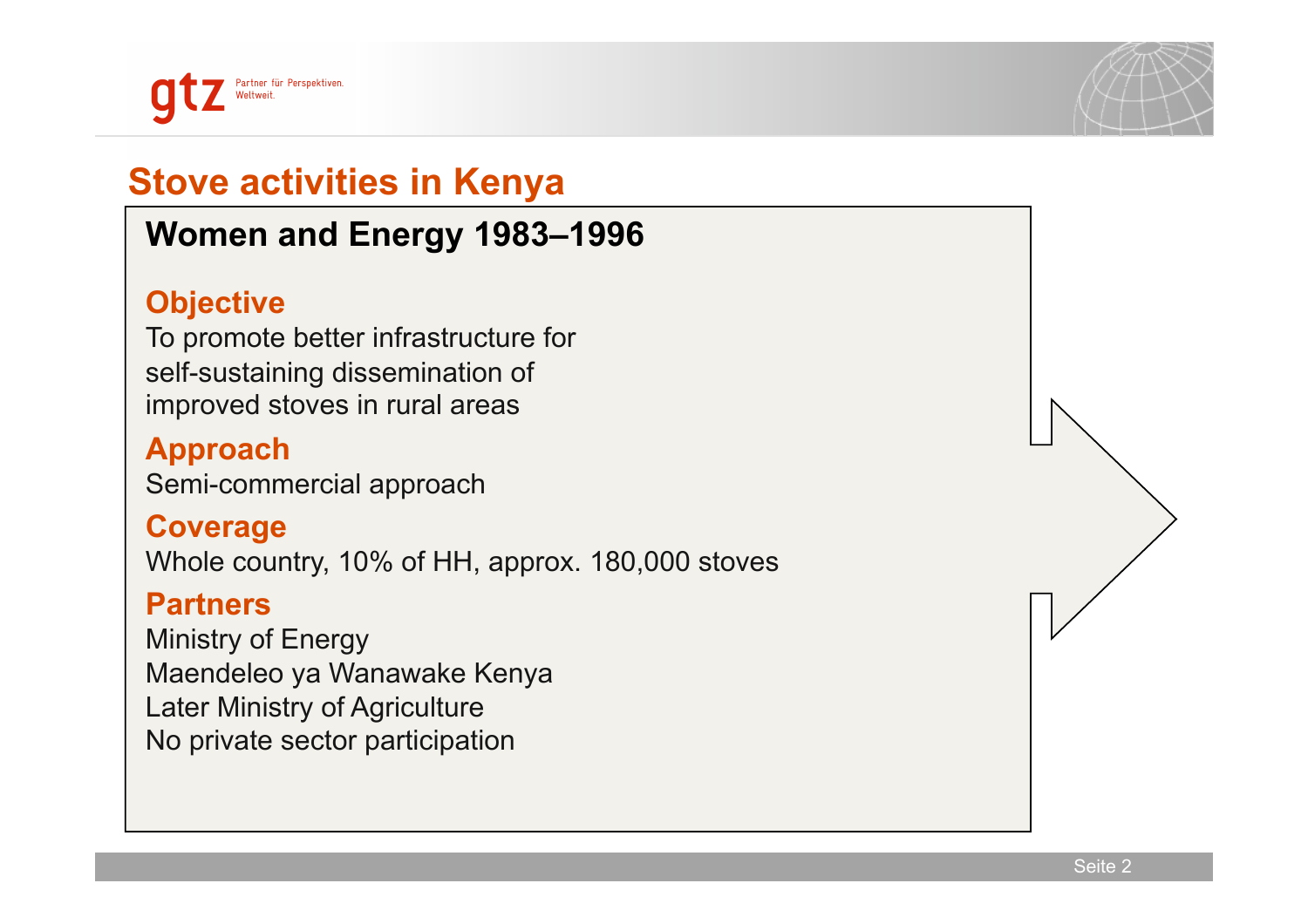



# **Stove activities in Kenya**

# **Transition Period**

No major funding for stove activities between 1996–2005

1994: 40,000 stoves/a 1999: 15,000 stoves/a Technical & financial problems, lack of market

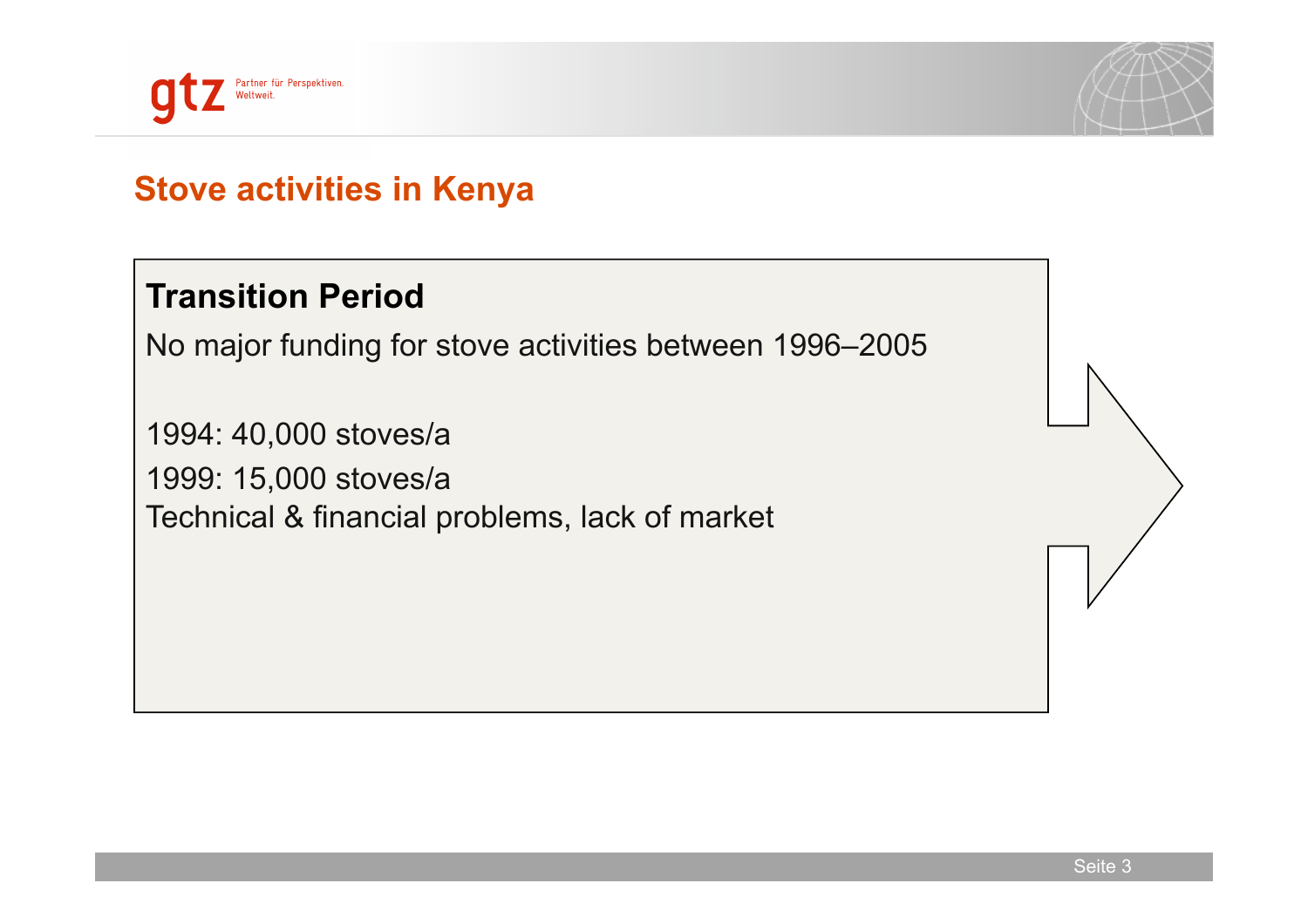



# **Stove activities in Kenya**

# **Private Sector Development in Agriculture 2006–2008**

#### **Objective**

To provide households, businesses and social institutions with access to modern clean energy by provision of fuel efficient cooking stoves in a sustainable manner.

**Approach**  Fully commercial approach

#### **Coverage**

12 districts in 3 regions

#### **Partners**

Private sector

#### **Duration**

Phase I 2006–2008 Phase II 2009–2011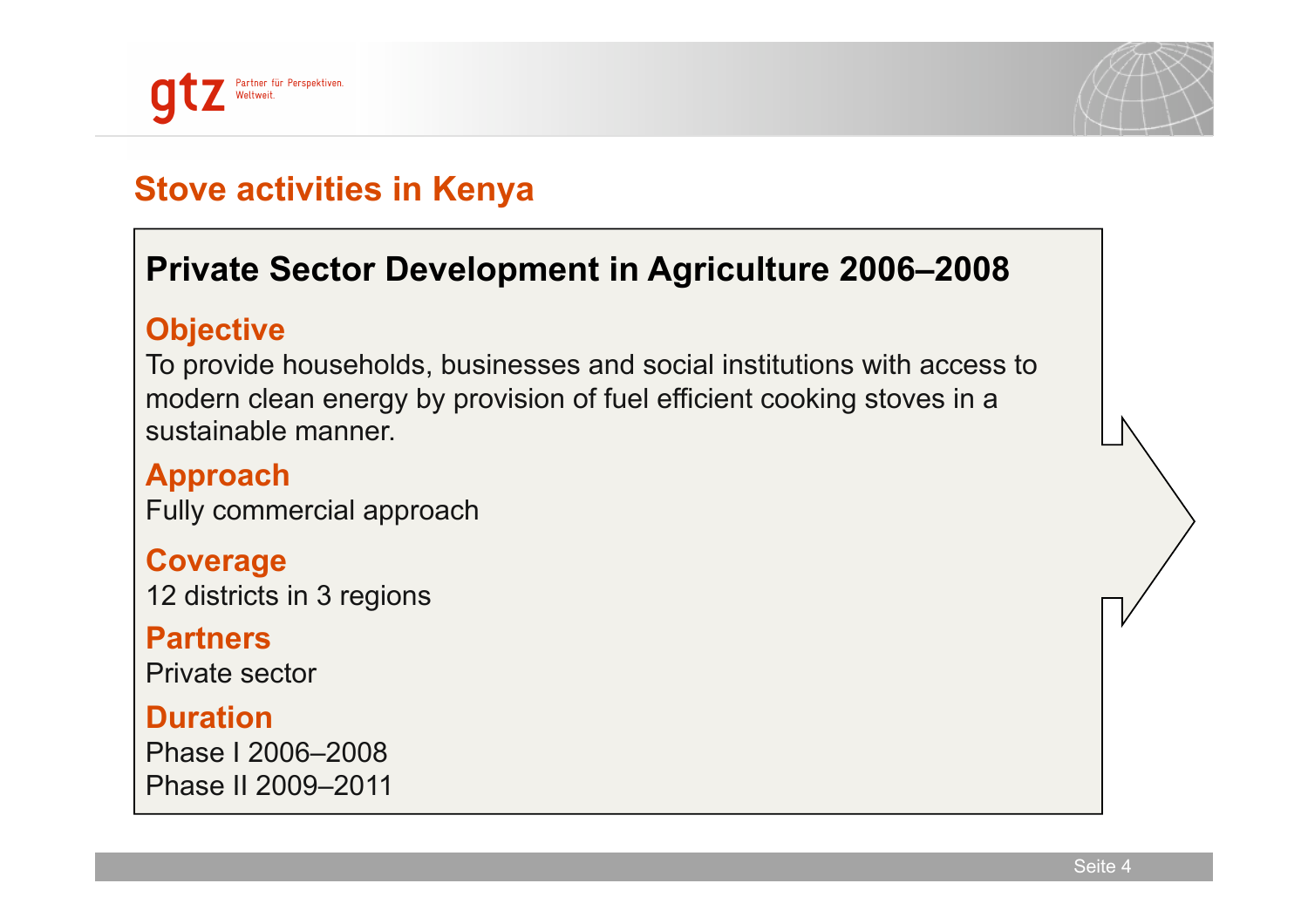



# **Types of Stoves**

# **Women and Energy**

# **Jiko kisasa, fixed or portable**

- Made of fired clay soil
- Fixed or mobile unit
- Uses firewood
- No chimney but good combustion
- Less smoke
- Firewood saving potential of 30–40 %
- Improved cleanness, working condition
- Needs installation in the kitchen

**PSDA Rocket Stove Technology** 

July 2006 adapted from Uganda

- Made of fired clay soil/fired clay bricks
- Fixed unit
- Uses firewood
- No chimney but good combustion
- Less smoke
- Firewood saving potential of 50–70 %
- Improved cleanness, working condition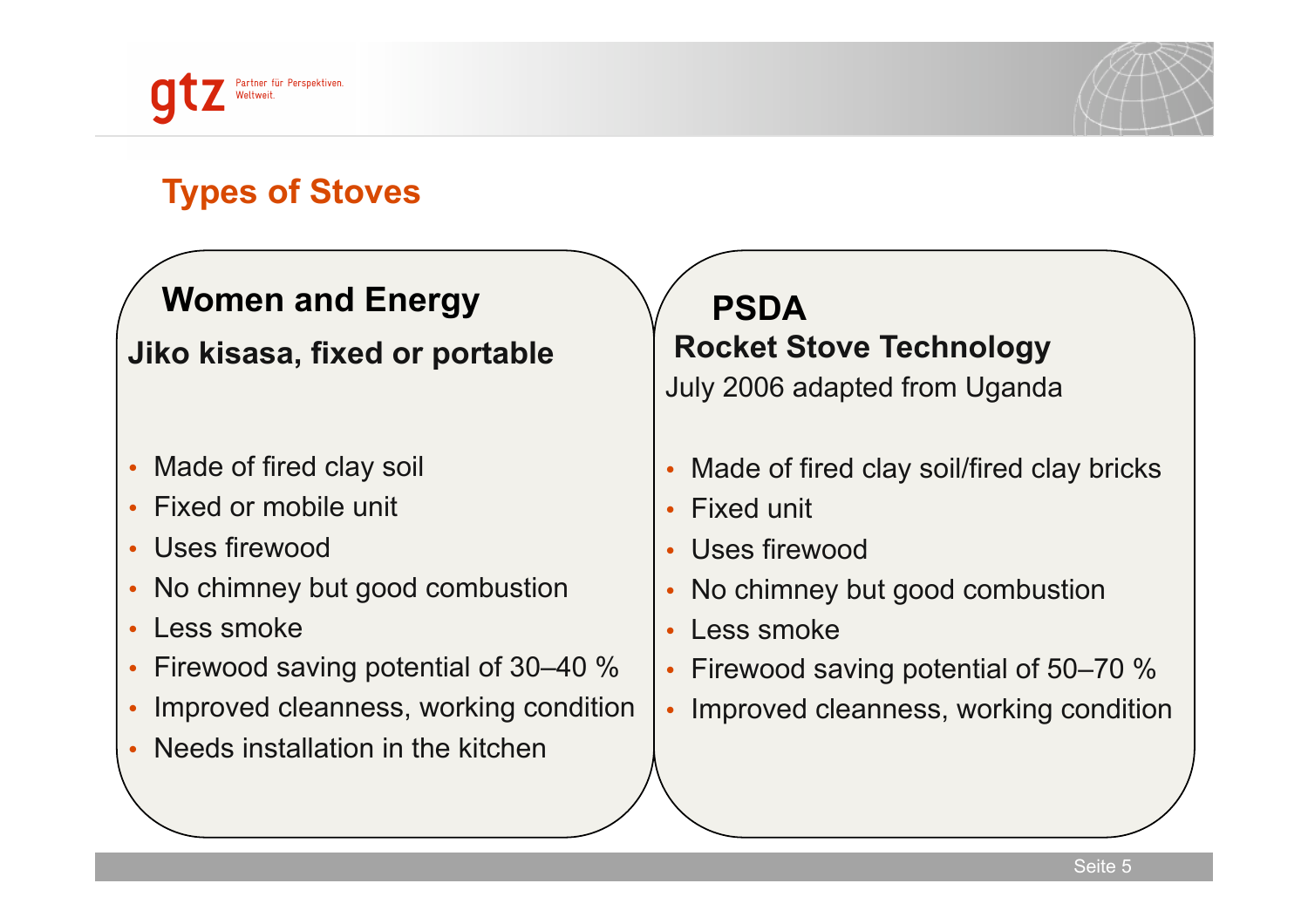





Jiko Kisasa Liner



Fixed Jiko Kisasa



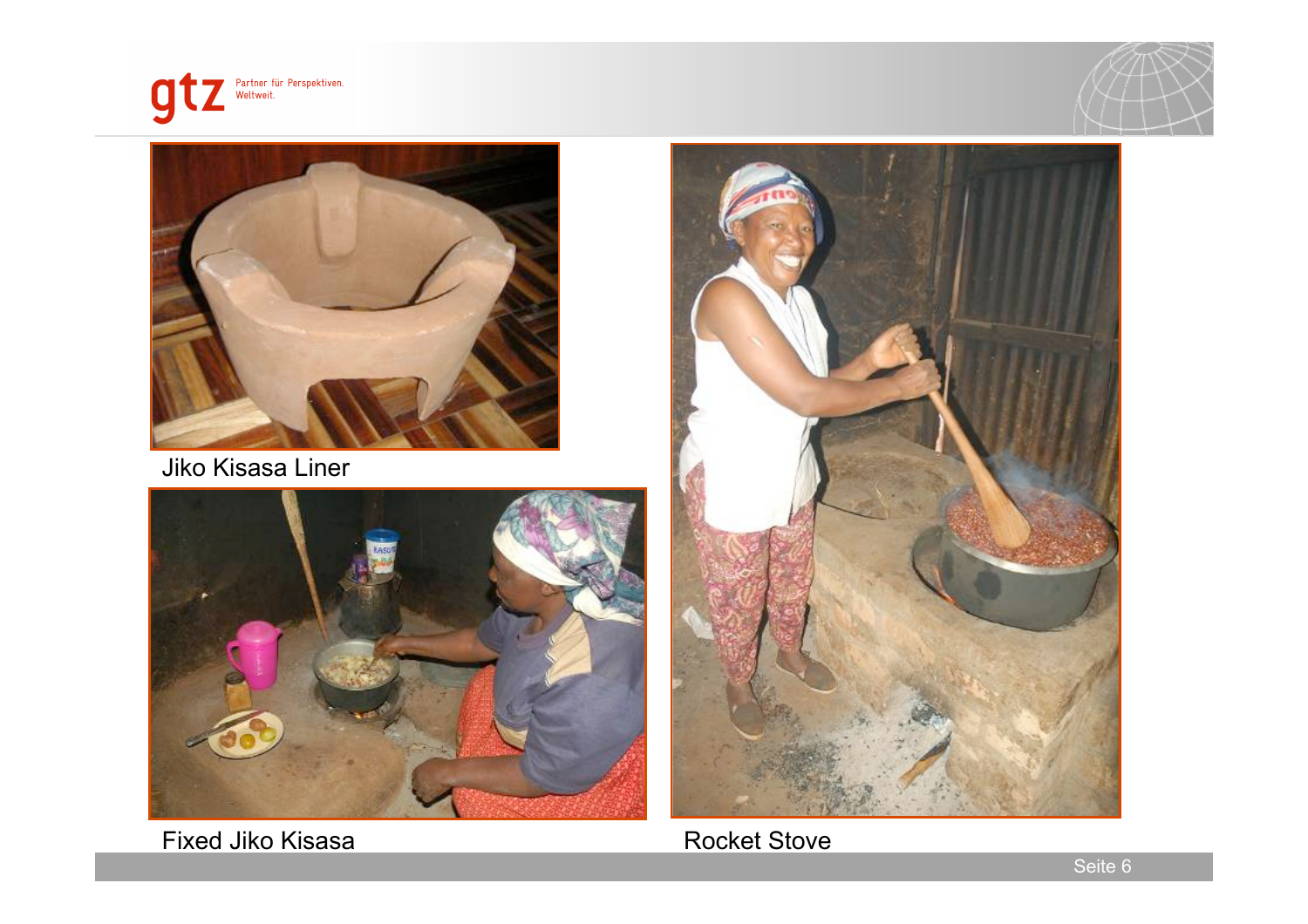



# **Impacts**

# Women and Energy  $\bigvee$  **PSDA**

- Semi-commercial approach
- Development of efficient technology
- Reduction of indoor air pollution by 30 %
- Cooperation with other countries
- $\cdot$  > 500,000 stoves disseminated (1989 1996)
- Job creation
- Production capacity of 35,000 stoves/a
- Tree nurseries (Women groups)

- Fully commercial approach
- Financing System
- Reduction of IAP by up to 70 %
- Introduction of activities to other NGOs
- 190,000 stoves disseminated (3 years)
- Job creation (production, marketing)
- Income generation (50 % HH income)
- Involvement of HIV/Aids victims
- Stove Association as lobby forum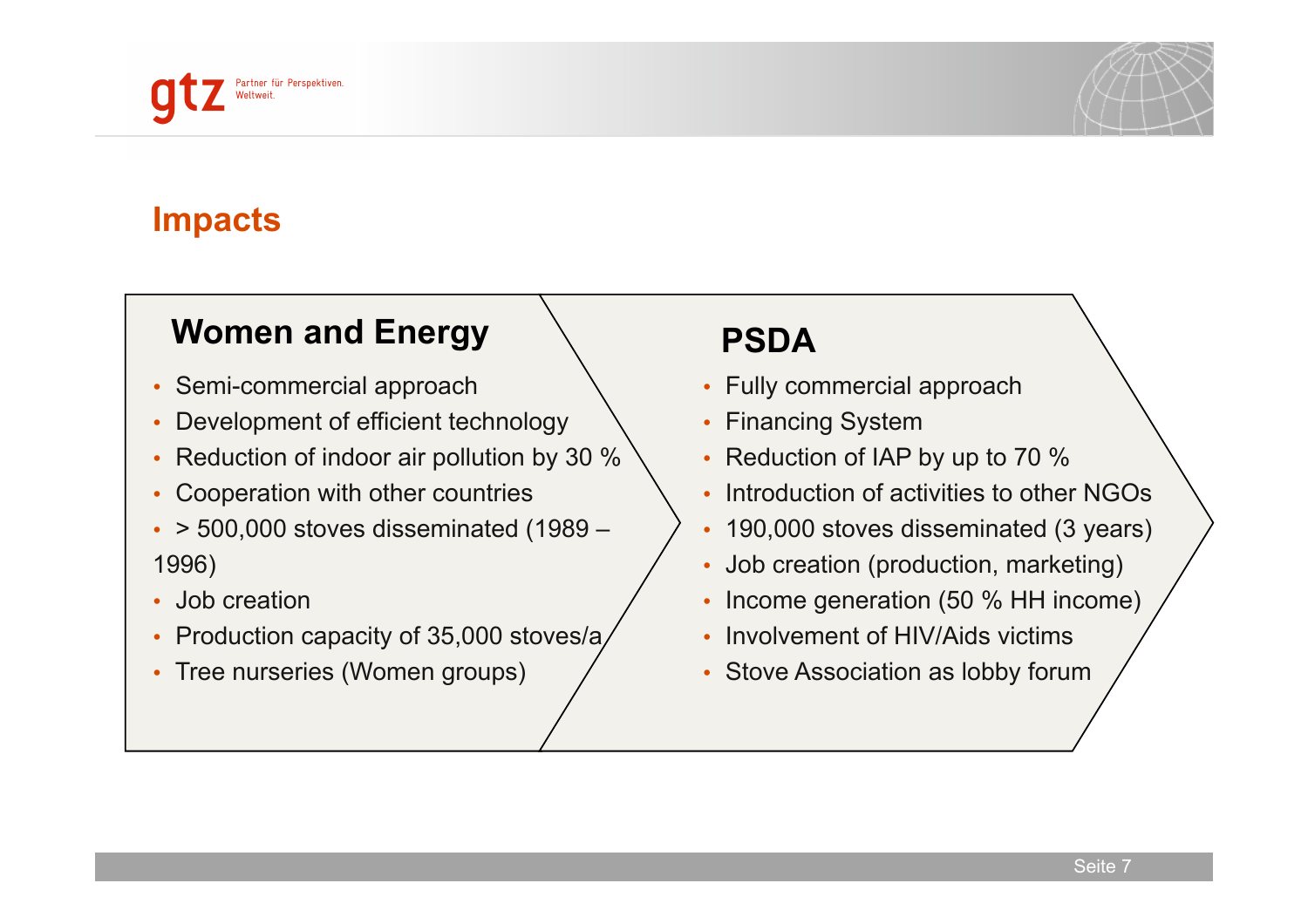



#### **Lessons Learnt**

# **Women and Energy**

- More attention for marketing aspect
- Subsidies as constraints for market development and sustainability
- Income generation is motivation for continued stove activities
- More careful selection of stove producers
- Disability to take off after training by small women pottery groups
- Choice of dissemination approach is critical

# **PSDA**

- Benefited significantly from former project
- Commercial approach provides basis for sustainability of activities
- Income opportunities remain major motivation
- Involvement of further stakeholders for a broad mainstreaming of stove activities carries a great chance for sustainability
- Other priorities at household level
- Firewood shortage not seen as problem
- Lack of infrastructure transport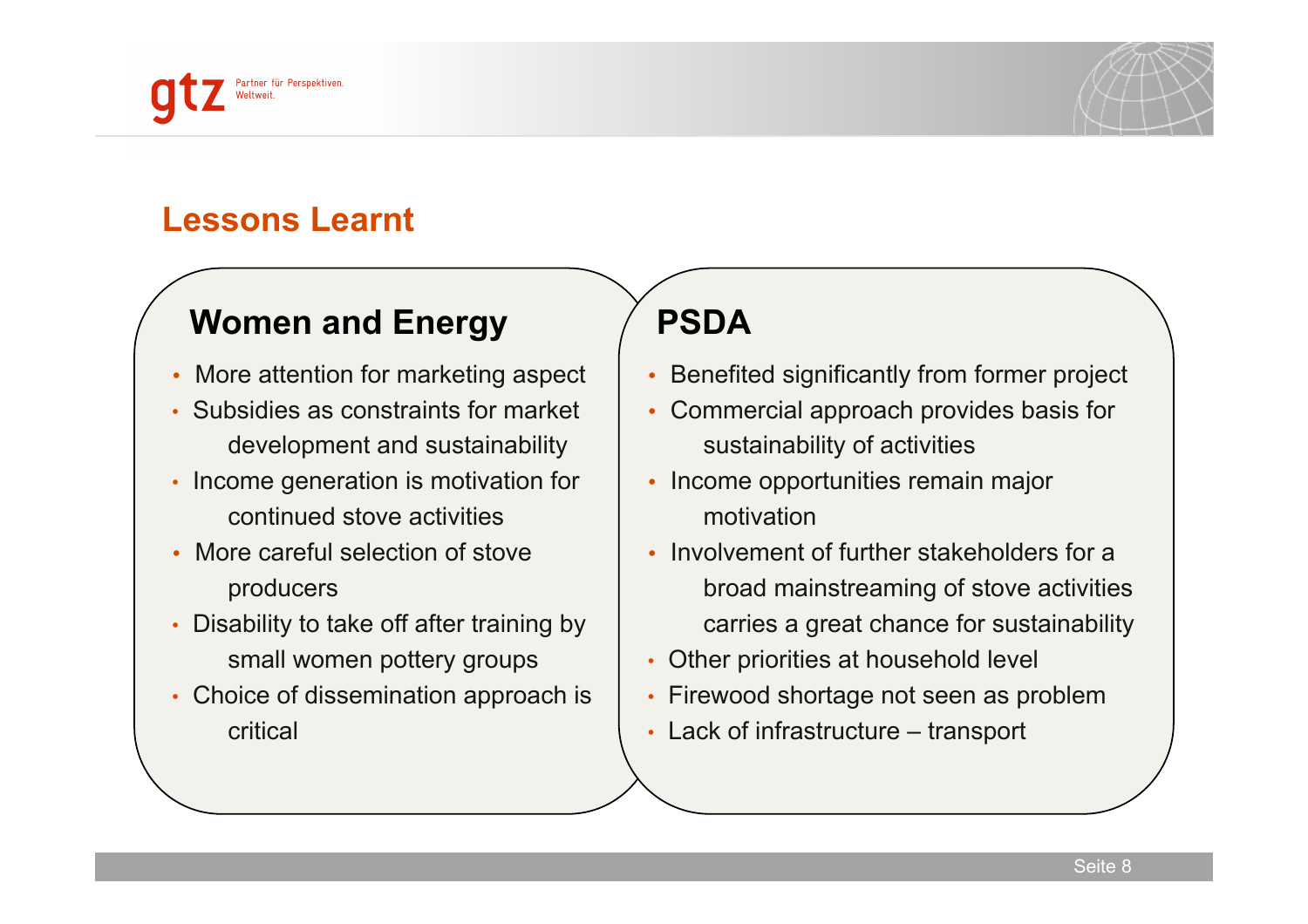



#### **Private Sector Development in Agriculture (Phase II)**

- The project is in preparation for a second phase from 2009–2011
- Concentration in the current focal areas to increase coverage
- Expansion to new areas
- The project will increasingly work with local NGOs and Community Based Organization to strengthen their capacity to continue stove work inside and outside the focal areas.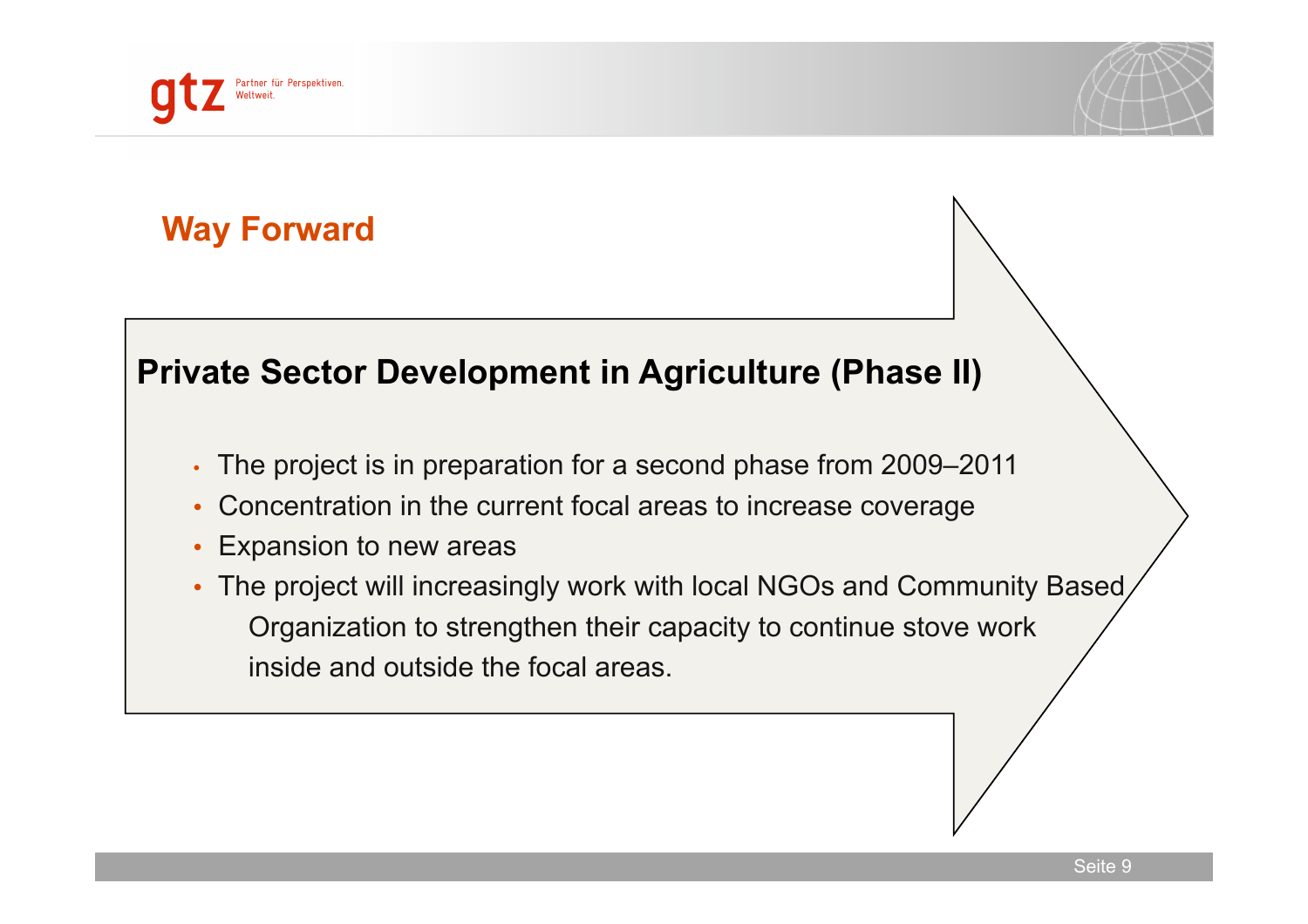





#### **Thank you for your attention.**

Seite 10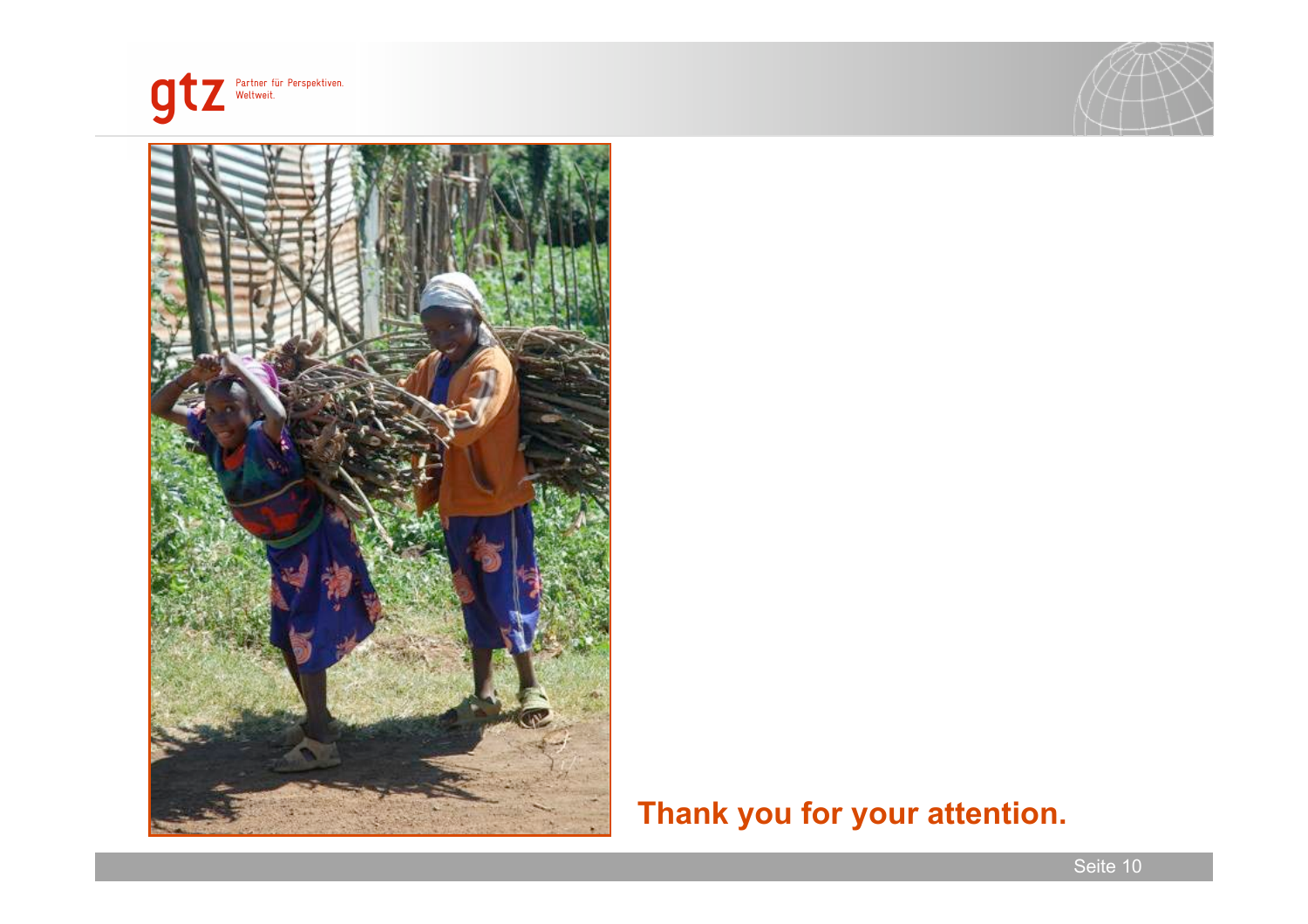



# **Additional information**

#### **1. Tonnes of wood saved per year**

- Each household has one stove which saves 1.095 t per year, (1.5 kg/p/d \* 5 people = 7.5 kg/family/day  $*365 = 2730 * 40\% = (at 40\%$  savings compared to the traditional 3 stones cooking place
- 190,000 HH \* 1.095 = **208,050 t of wood saved per year**

#### **2. Acreage of wood saved per year**

- Average wood harvested per hectare is 18.2 t/a ( MOE, 2002)
- 208,050 t wood saved per year/18.2 = **11,431 ha of wood saved per year**